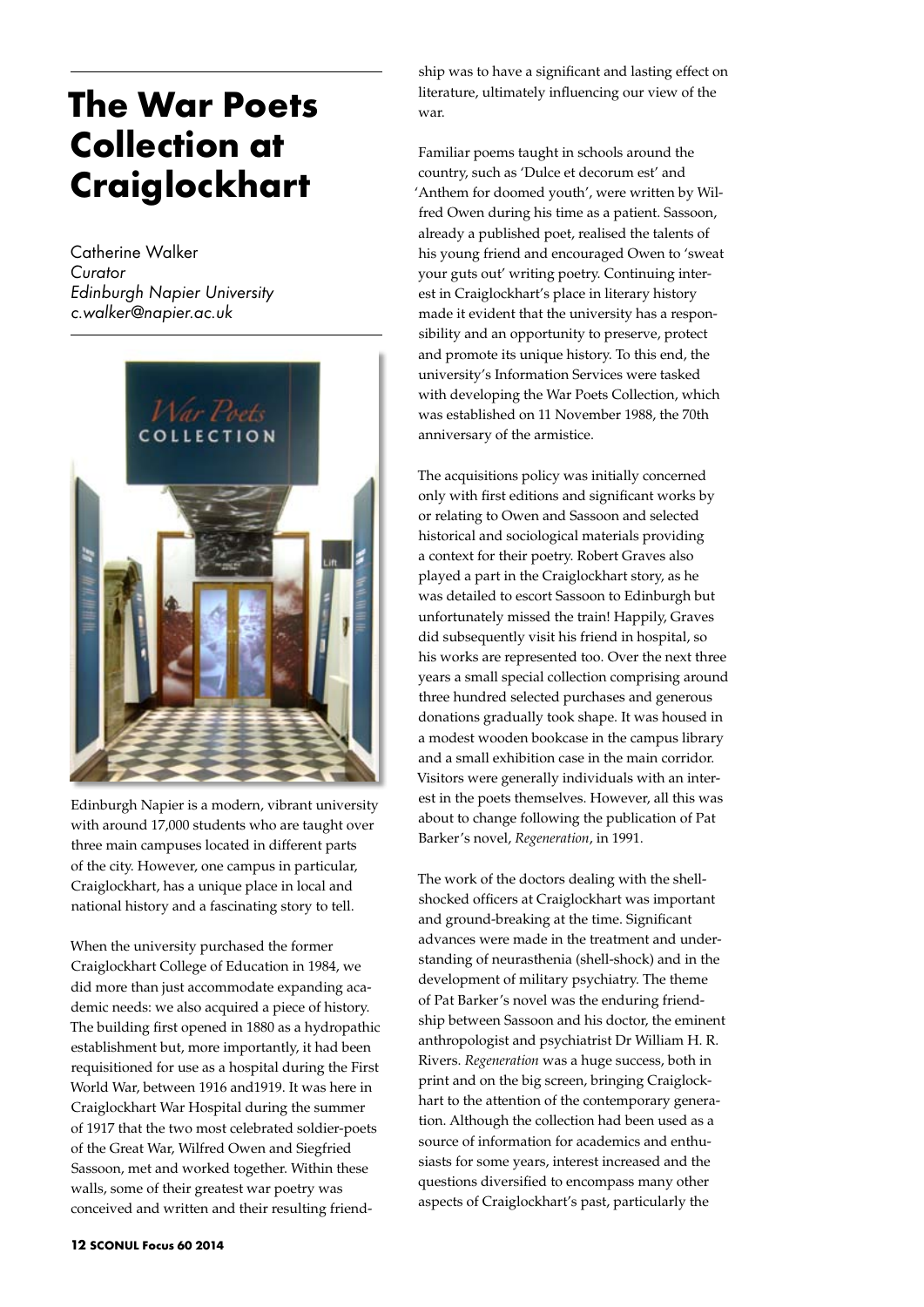

medical staff and the early days of the hydropathic hospital. Our collection development policy had to be enhanced to include information covering these aspects of Craiglockhart and the problem of basic, insecure housing for an expanding collection addressed. In 2001, the Craiglockhart campus was scheduled to close in order to undergo a major redevelopment, thus enhancing facilities to fit the demands of modern teaching methods. Although there were only 34 visitors to the collection that year, the development project

presented the perfect opportunity for Information Services to consider how best to display the collection in expectation of increasing interest.

When the campus re-opened in 2005, the new library was located in the modern part of the building, which was not the most appropriate place for this special collection: it had always been located in the original building, and the historic location was vital for visitors. The original entrance and exit area of the 1880 building offered